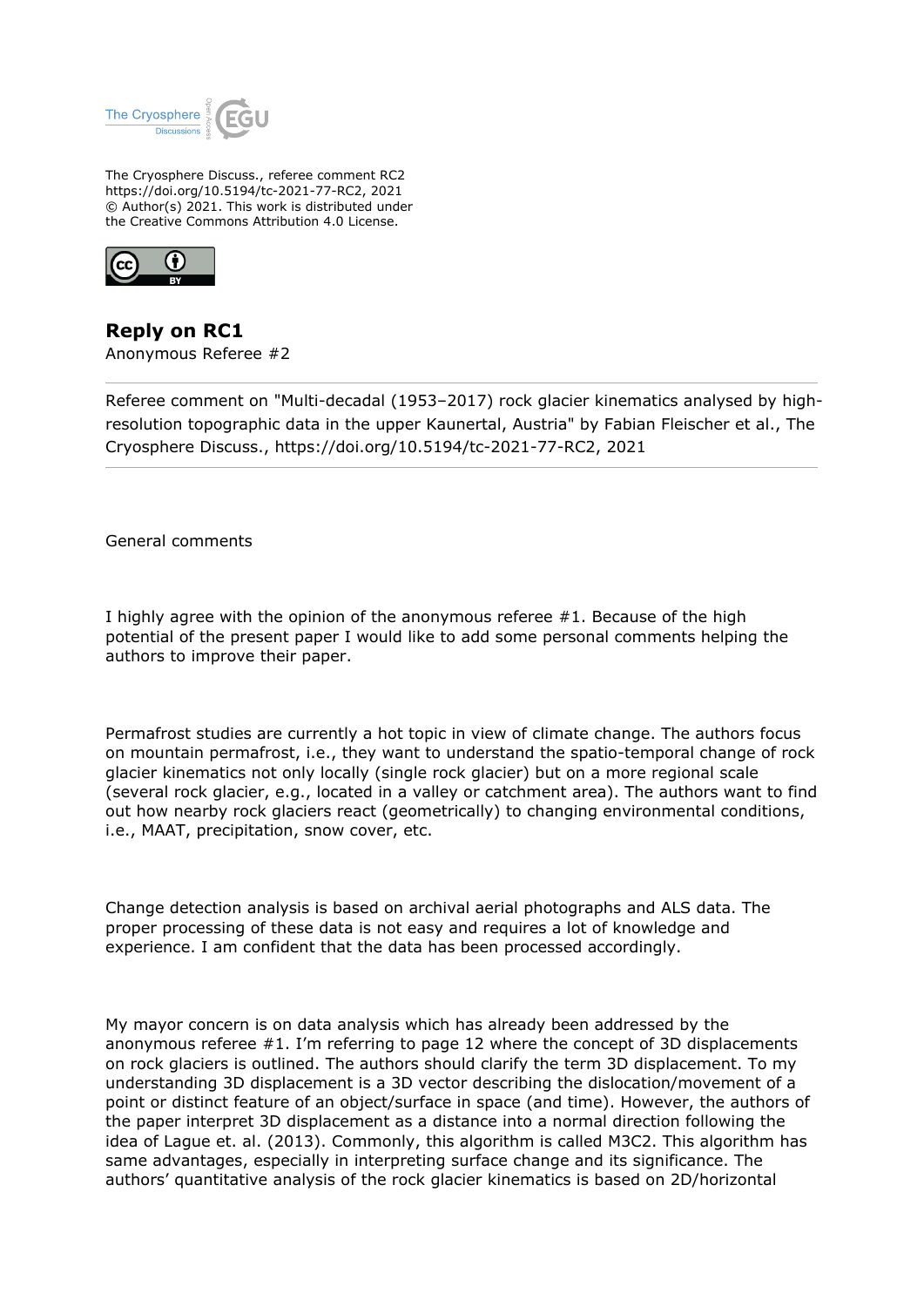displacements and on volume change. The latter, however, has not been carried out in a fully correct way. Since volumetric change, as implemented in the paper, is based on gridded '3D displacements' (cp. P12L303-304) the obtained volumetric changes are inherently wrong. The authors would have derived a correct result if they had taken  $(0,0,1)$  = vertical axis as a reference direction. Due to the specific kinematics (e.g., extending creep internal mass transport) and the geometry (e.g., steep frontal slope) of rock glaciers the obtained volumetric changes are preferably/systematically negative (see Figue 8). I advise the authors to re-evaluate volumetric change. The authors may use M3C2 (properly modified) or a simple difference of digital elevation models (DoD).

In any case, the authors should include profound error analysis, i.e., significance analysis, for their velocity data (2D, horizontal) and their volumetric change results (1D, vertical, integral value obtained for an area).

The paper will benefit from a more formal structure, such as

Introduction (please clearly specify the research questions),

Study area,

Material (First: aerial photographs and ALS data; Question: What is the reason for not using recent aerial photographs? There is lots of data available at BEV! A comparative analysis would have boosted all results obtained. Second: Supplementary material, such as meteorological data, etc.

Methods (photogrammetric mapping, georeferencing, SfM; processing/georeferencing of ALS data; 2D-displacement measurements (orthophoto-orthophoto, orthophoto-hillshade, hillshade-hillshade; software used; precision/accuracy assessment). Question: What is the reason to use hillshades instead of original elevation data?; computation of volumetric change (method, precision/accuracy assessment); Supplementary material (explain data aggregation, etc.)

Results (present the results obtained. Maybe, you can find a good way to also aggregate the results)

Discussion (discuss the kinematics (movement, volumetric change) of the rock glaciers in a regional context. Is there a correlation in space and time? Interrelate the kinematic information with the supplementary data.)